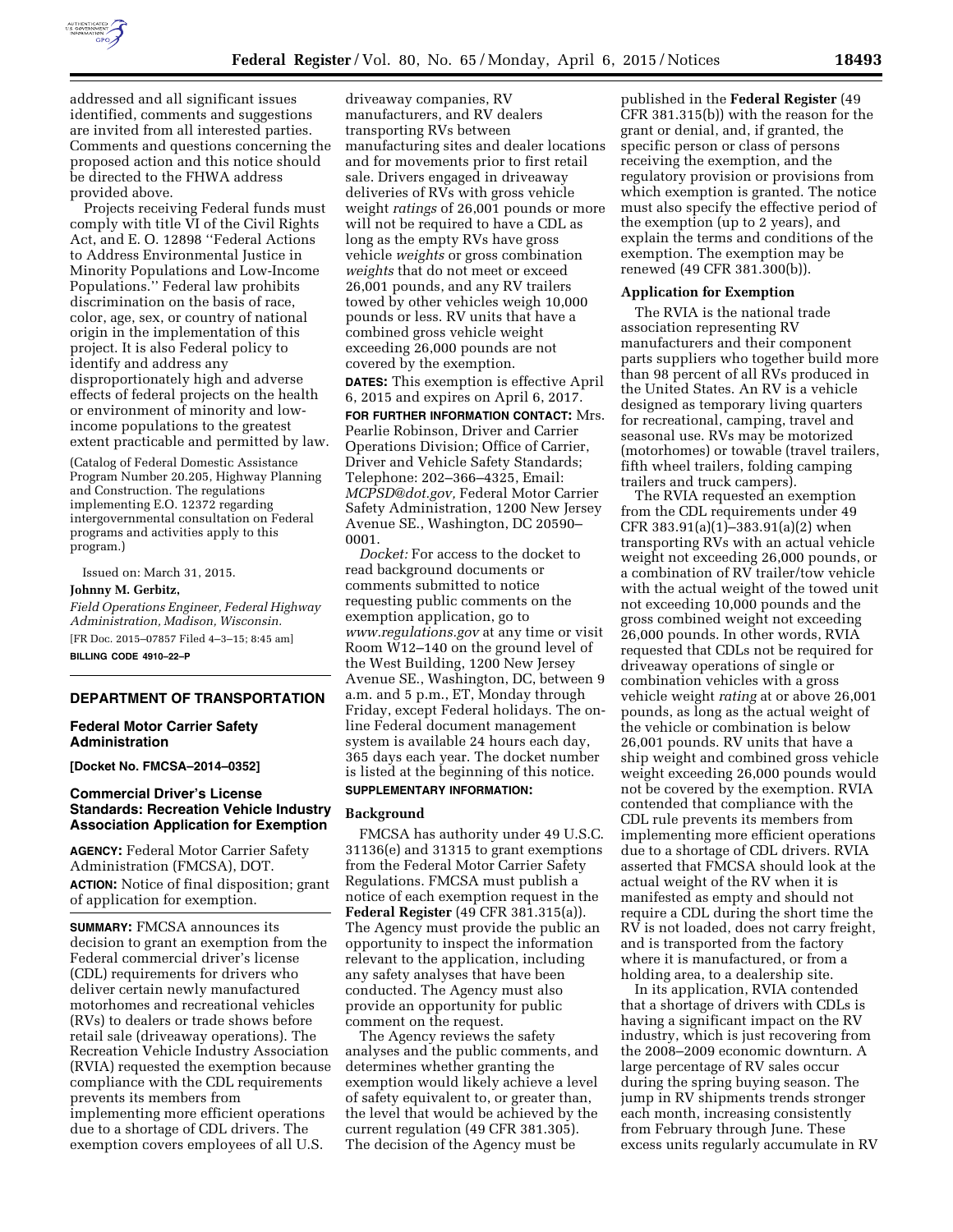transporters' yards. It is in this period that there is insufficient commercial driver capacity for RV transportation. The seasonal commercial driver shortage creates delays in the delivery of product to consumers and potentially reduces the RV sales. Consumers who wish to purchase an RV may have to wait weeks or months to receive delivery of their purchase because there are not enough drivers with CDLs to transport the vehicles from the factory to the dealership, especially since each RV must be individually transported. While these delays are costly and inconvenient to the RV industry and consumers, the greater costs result in potential lost sales to consumers who are unwilling to wait for their purchase.

RVIA stated that the exemption would apply to all individuals who are employees of driveaway-towaway companies, RV manufacturers, and RV dealers. RVIA contended that, due to the class nature and the number of parties that will be affected by the exemption, it is not feasible or practicable to provide the names of individuals or transporters responsible for use or operation of these CMVs. RVIA asserted that exempting drivers delivering a subset of newly manufactured RVs from the Class A and B CDL requirements would likely result in the level of safety equivalent to, or greater than, the level achieved without the exemption. RVIA noted that a CDL is not required to operate these RVs when they are in personal use.

## **Method To Ensure an Equivalent or Greater Level of Safety**

RVIA contended that, if the exemption were granted, the level of safety associated with transportation of RVs from manufacturers to dealers would likely be equivalent to, or greater than, the level of safety obtained by complying with the CDL requirements for the following reasons:

• On average, drivers employed by RV manufacturers and dealers to deliver RVs have substantially more experience operating RVs than a typical driver operating an RV for recreational purposes.

• A thorough analysis using the FMCSA Safety Measurement System revealed that the RV driveawaytowaway companies' record of 0.234 recordable accidents per million miles traveled in 2012 is far less than the national average of 0.747 recordable accidents per million miles traveled that was used as a benchmark by the FMCSA in fiscal years 1994–1996 when developing criteria for ''Factor 6, Accident'' of the ''safety rating process.''

• FMCSA established an ''unsatisfactory rating'' threshold for all carriers operating outside of a 100 airmile radius with a recordable accident rate greater than 1.5 accidents per million miles traveled. Accordingly RVIA claims that the, RV driveawaytowaway accident frequency is approximately 640% less than the FMCSA unsatisfactory rating threshold for 2012, the most recent year for which data is available. [In fact, RVIA's data shows that the accident frequency of RVs in 2012 (.234 per million miles) was only 15.6% of FMCSA's threshold for an unsatisfactory rating (1.5 accidents per million miles) (.23 ÷  $1.5 - 15.6\%$ ]

• Compared to drivers using RVs for recreational purposes, RV manufacturers and driveaway-towaway companies have substantially greater economic incentive to systematically train, monitor and evaluate their RV drivers with respect to safe operation of RVs because of substantially greater exposure to liability for any traffic accidents.

• As with any new motor vehicle, newly manufactured RVs are much less likely to present a safety concern due to mechanical failures.

• Travel distances between the manufacturing sites and dealer locations are on average much shorter than typical distances which RVs travel when in recreational use and the highway presence of RVs transported from manufacturers to dealers is negligible even during the peak spring delivery season.

RVIA asserted that without the exemption, drivers making one-time deliveries of new RVs with a gross vehicle weight rating (GVWR) exceeding 26,000 pounds, or a gross combination weight rating exceeding 26,000 inclusive of a towed vehicle with a GVWR of 10,001 pounds or higher, will remain subject to CDL requirements even though end-users of RVs purchasing them from dealers in the same States would not be subject to those requirements and regulations. This anomalous situation would continue to materially curb the growth of the RV industry without countervailing safety or other benefit to the public. In particular, RV manufacturers and dealers would continue to experience a shortage of CDL operators during the busy spring season.

## **Public Comments**

On October 1, 2014, FMCSA published notice of this application, and asked for public comment (79 FR

59343). Twelve comments were received to the public docket.

One respondent, the Advocates for Highway and Auto Safety (Advocates), recommended that the exemption not be granted. The Advocates concluded that ''the RVIA application does not meet the statutory and regulatory requirements for the exemption. Advocates argue that the application fails to consider practical alternatives, justify the need for the exemption, provide information on the specific countermeasures to be undertaken to ensure that the exemption will achieve an equivalent or greater level of safety than would be achieved absent the exemption.''

Ten respondents supported the exemption: Campers Inn; Class Transport, Inc.; Florida RV Trade Association; Horizon Transport, Inc.; Pennsylvania Recreation Vehicle and Camping Association; Quality Drive-Away Inc.; Foremost Transport, Inc.; Recreation Vehicle Indiana Council; National RV Dealers Association; and Star Fleet Trucking, Inc.

The American Truck Dealers Division of the National Automobile Dealers Association (NADD) also supported the exemption and urged FMCSA to expand the requested exemption so that it applies to *all* new motor vehicles with an actual vehicle weight (or

combination weight) below 26,000 lbs. All comments are available for review in the docket for this notice.

## **Response to Public Comments and Agency Decision**

The FMCSA has evaluated RVIA's application for exemption and the public comments, and has decided to grant the exemption. The RVs covered by the exemption all have gross vehicle weight ratings (GVWRs) above the 26,001-pound threshold for a CDL, but their actual weights, *i.e.,* their gross vehicle weights (GVWs), will remain below that level during the driveaway or towaway operation of these vehicles. The Agency has held since 1993 that the CDL regulations do not apply to drivers of RVs, ''if the vehicle is used strictly for non-business purposes'' [Guidance to Q. 3 under 49 CFR 383.3, 58 FR 60734, at 60735, Nov. 17, 1993; posted on *[www.fmcsa.dot.gov](http://www.fmcsa.dot.gov)*]. For decades private owners and drivers of larger RVs, like those addressed in this exemption, have operated without CDLs, often at GVWs well above the 26,001-pound threshold, without generating any concern among law enforcement professionals that they pose a risk to highway safety. Furthermore, most private RV owners almost certainly have less experience behind the wheel of the RV than drivers